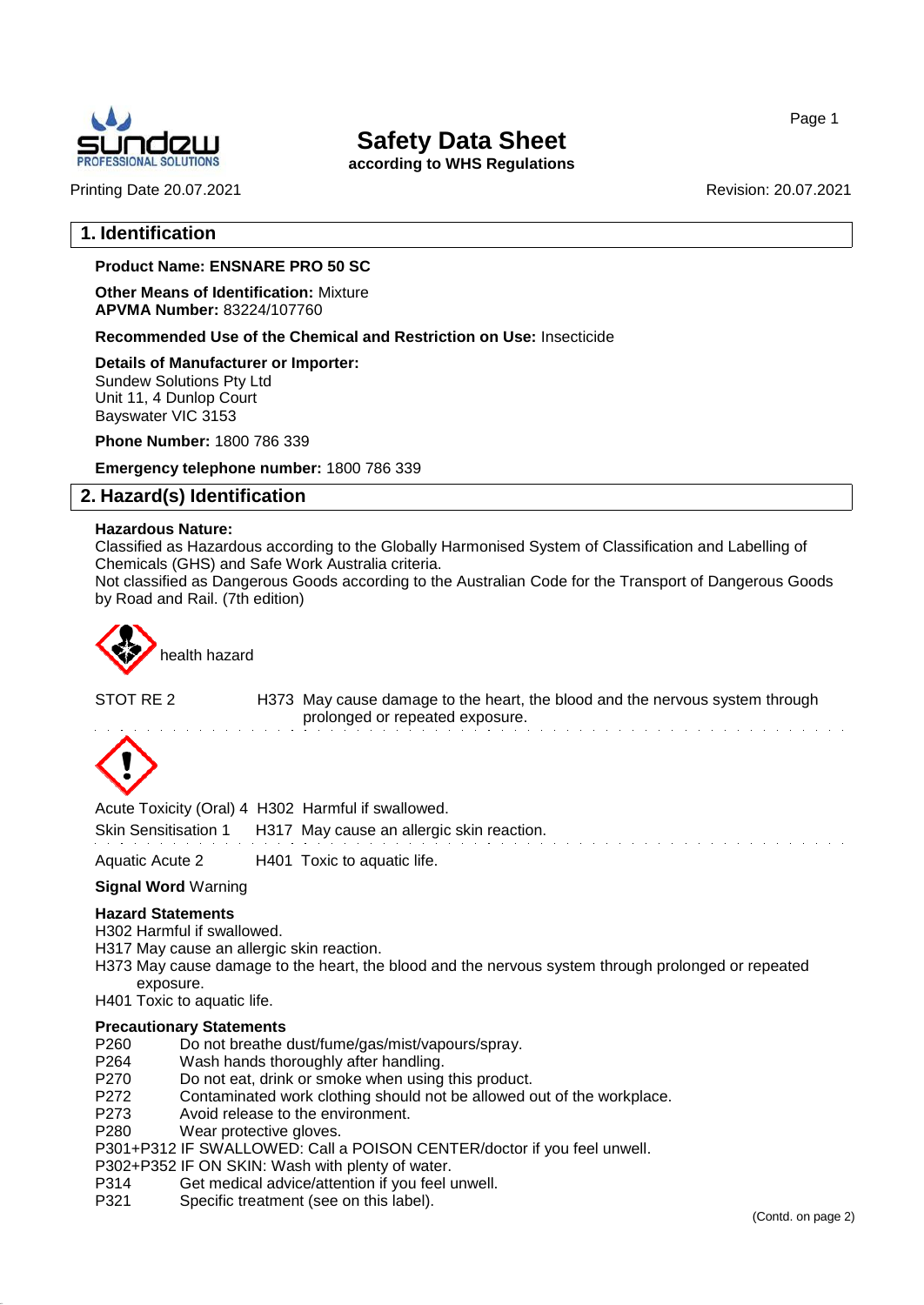**according to WHS Regulations**

Printing Date 20.07.2021 **Revision: 20.07.2021** Revision: 20.07.2021

#### **Product Name: ENSNARE PRO 50 SC**

P330 Rinse mouth.

P333+P313 If skin irritation or rash occurs: Get medical advice/attention.

P362+P364 Take off contaminated clothing and wash it before reuse.

P501 Dispose of contents/container in accordance with local/regional/national regulations.

#### **3. Composition and Information on Ingredients**

#### **Chemical Characterization: Mixtures**

**Description:** Mixture of substances listed below with nonhazardous additions.

| 57-55-6 $1,2$ -Propanediol                                                                                                                                                           | $< 10\%$ |
|--------------------------------------------------------------------------------------------------------------------------------------------------------------------------------------|----------|
| 173584-44-6 Indoxacarb (ISO)                                                                                                                                                         | 5%       |
| Acute Toxicity (Oral) 3, H301; STOT RE 1, H372; Aquatic Acute 1, H400;<br>Aquatic Chronic 1, H410; V Acute Toxicity (Inhalation) 4, H332; Skin Sensitisation 1B,<br>H <sub>317</sub> |          |
| 2634-33-5 1,2-benzisothiazol-3(2H)-one                                                                                                                                               | 0.03%    |
| Serious Eye Damage/Irritation 1, H318; Aquatic Acute 1, H400; V Acute Toxicity<br>(Oral) 4, H302; Skin Corrosion/Irritation 2, H315; Skin Sensitisation 1, H317                      |          |

#### **4. First Aid Measures**

#### **Inhalation:**

If inhaled, remove to fresh air. If not breathing, give artificial respiration. If breathing is difficult, give oxygen. Seek medical attention if breathing problems develop.

#### **Skin Contact:**

In case of skin contact, immediately remove contaminated clothing and wash affected areas with water and soap. DO NOT scrub the skin. Seek medical attention if symptoms occur.

#### **Eye Contact:**

In case of eye contact, hold eyelids open and rinse with water for at least 15 minutes. Remove contact lenses, if present and easy to do. DO NOT allow the victim to rub their eyes or keep their eyes closed. Seek medical attention if symptoms occur.

#### **Ingestion:**

If swallowed, do not induce vomiting. Immediately rinse mouth with water. Never give anything by mouth to an unconscious person. If not breathing, give artificial respiration. Seek immediate medical attention.

#### **Symptoms Caused by Exposure:**

Inhalation: May cause respiratory discomfort. Inhalation of high concentrations may cause effects similar to ingestion.

Skin Contact: May cause mechanical skin irritation. May cause an allergic skin reaction.

Eye Contact: May cause transient eye irritation.

Ingestion: Harmful if swallowed. May cause headache, dizziness, weakness and nausea.

#### **5. Fire Fighting Measures**

#### **Suitable Extinguishing Media:**

Water fog, foam, dry chemical or carbon dioxide. Do not use full water jet as it may spread the fire of cause a violent steam eruption.

#### **Specific Hazards Arising from the Chemical:**

Hazardous combustion products include oxides of carbon and nitrogen, hydrogen fluorides and acrid smoke. Product is not flammable, but may burn if heated.

Containers close to fire should be removed if safe to do so. Use water spray to cool fire exposed containers.

#### Page 2

(Contd. of page 1)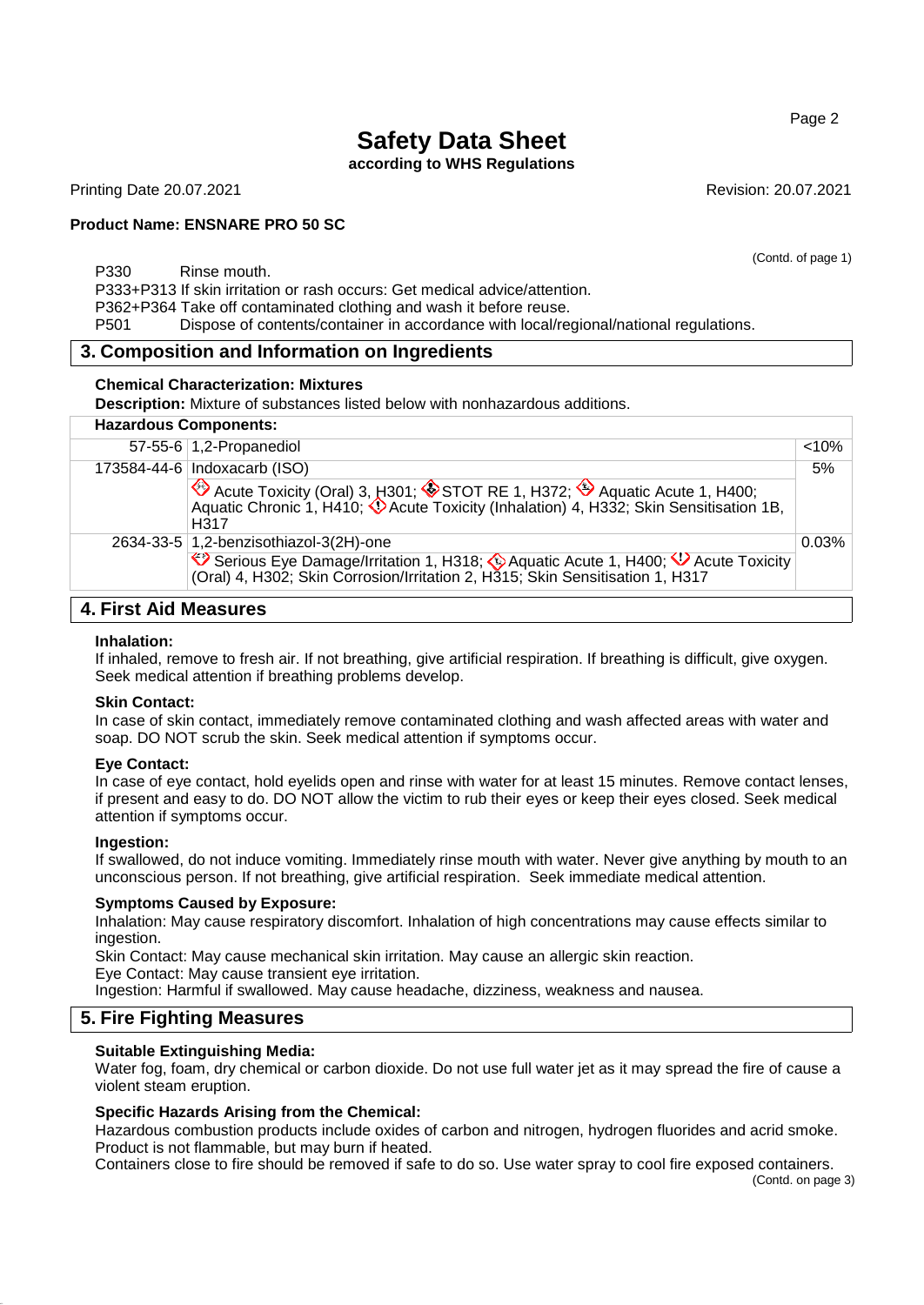**according to WHS Regulations**

Printing Date 20.07.2021 **Revision: 20.07.2021** Revision: 20.07.2021

#### **Product Name: ENSNARE PRO 50 SC**

**Special Protective Equipment and Precautions for Fire Fighters:**

When fighting a major fire wear self-contained breathing apparatus and protective equipment.

#### **6. Accidental Release Measures**

#### **Personal Precautions, Protective Equipment and Emergency Procedures:**

Wear approved respiratory protection, chemical resistant gloves, protective clothing and safety boots. Evacuate all non-essential personnel from affected area. Do not breathe vapours. Ensure adequate ventilation. Extinguish all sources of ignition. Avoid sparks and open flames. No smoking.

#### **Environmental Precautions:**

In the event of a major spill, prevent spillage from entering drains or water courses.

#### **Methods and Materials for Containment and Cleaning Up:**

Stop leak if safe to do so. Place leaking containers in a containment vessel or bunded area. Is possible recover the spilt material by pumping, or otherwise absorb the spill with sand, earth, vermiculite or some other absorbent material. Collect the spilled material and place into a suitable container for disposal.

#### **7. Handling and Storage**

#### **Precautions for Safe Handling:**

Use of safe work practices are recommended to avoid eye or skin contact and inhalation of vapours. Use only outdoors or in a well-ventilated area.

Food, beverages and tobacco products should not be stored or consumed where this material is in use. Always wash hands before smoking, eating, drinking or using the toilet. Wash contaminated clothing and other protective equipment before storage or re-use. Contaminated work clothing must not be allowed out of the workplace. Provide eyewash fountains and safety showers in close proximity to points of potential exposure.

#### **Conditions for Safe Storage:**

Store in a cool, dry and well ventilated area. Keep in original container tightly closed when not in use. Protect containers from physical damage to prevent leaks. Protect from heat, sparks, open flames, hot surfaces and direct sunlight. Keep away from strong acids, oxidising agents, bases and reducing agents. Do not store with food, feedstuff, fertilizers or seed.

#### **8. Exposure Controls and Personal Protection**

#### **Exposure Standards:**

#### **57-55-6 1,2-Propanediol**

WES TWA: 474\* 10\*\* mg/m<sup>3</sup>, 150\* ppm \*vapour&particluates;\*\*particulates only

**Engineering Controls:** Ensure adequate ventilation of the working area.

#### **Respiratory Protection:**

When spraying this product below 1 m in height wear a disposable Class P2 (particulate) respirator as a minimum. See Australian/New Zealand Standards AS/NZS 1715 and 1716 for more information.

#### **Skin Protection:**

Nitrile or neoprene gloves. See Australian/New Zealand Standard AS/NZS 2161 for more information. When selecting gloves for use against certain chemicals, the degradation resistance, permeation rate and permeation breakthrough time should be considered.

Occupational protective clothing (depending on conditions in which it has to be used, in particular as regards the period for which it is worn, which shall be determined on the basis of the seriousness of the risk, the frequency of exposure to the risk, the characteristics of the workstation of each worker and the performance of the protective clothing). See Australian/New Zealand Standard AS/NZS 4501 for more information.

Page 3

(Contd. of page 2)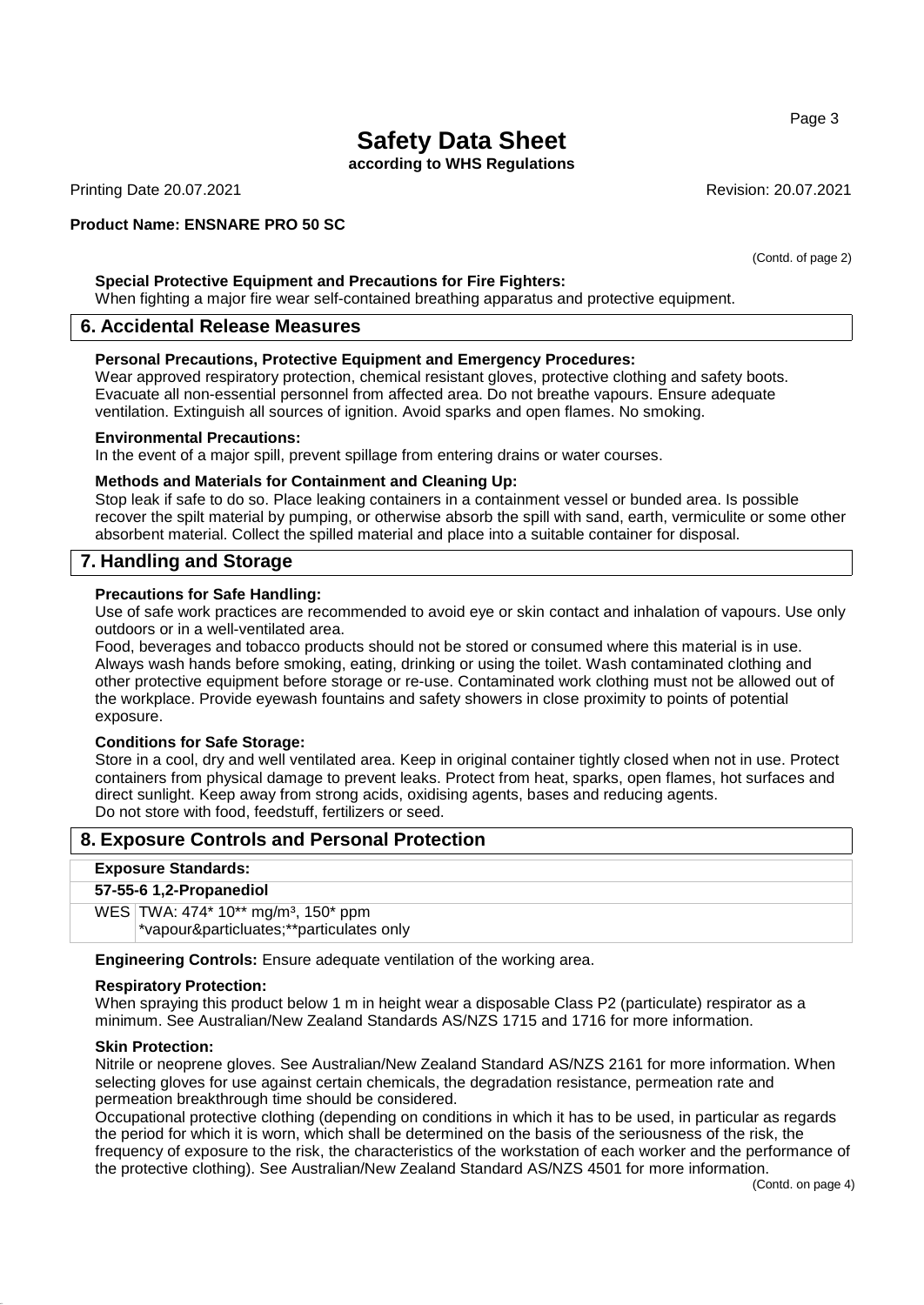**according to WHS Regulations**

Printing Date 20.07.2021 **Revision: 20.07.2021** Revision: 20.07.2021

#### **Product Name: ENSNARE PRO 50 SC**

#### **Eye and Face Protection:**

Eye and face protectors for protection against splashing materials or liquids. See Australian/New Zealand Standard AS/NZS 1337 for more information.

#### **9. Physical and Chemical Properties**

| Appearance:                                                       |                           |
|-------------------------------------------------------------------|---------------------------|
| Form:                                                             | Liquid                    |
| Colour:                                                           | Opaque white              |
| Odour:                                                            | No information available  |
| <b>Odour Threshold:</b>                                           | No information available  |
| pH-Value:                                                         | $5.0 - 6.0$               |
| <b>Melting point/freezing point:</b>                              | Not applicable            |
| <b>Initial Boiling Point/Boiling Range:</b>                       | $~100~{\rm ^{\circ}C}$    |
| <b>Flash Point:</b>                                               | >100 °C                   |
| Flammability:                                                     | Product is not flammable. |
| <b>Auto-ignition Temperature:</b>                                 | No information available  |
| <b>Decomposition Temperature:</b>                                 | No information available  |
| <b>Explosion Limits:</b>                                          |                           |
| Lower:                                                            | No information available  |
| Upper:                                                            | No information available  |
| <b>Vapour Pressure:</b>                                           | No information available  |
| Relative Density at 20 °C:                                        | $1.00 - 1.05$             |
| <b>Vapour Density:</b>                                            | No information available  |
| <b>Evaporation Rate:</b>                                          | No information available  |
| <b>Solubility in Water:</b>                                       | Forms a suspension.       |
| Partition Coefficient (n-octanol/water): No information available |                           |
| Viscosity:                                                        | No information available  |

#### **10. Stability and Reactivity**

**Possibility of Hazardous Reactions:** Hazardous polymerisation will not occur.

**Chemical Stability:** Stable at ambient temperature and under normal conditions of use.

**Conditions to Avoid:** Heat, sparks, open flames, hot surfaces and direct sunlight.

**Incompatible Materials:** Strong acids, oxidising agents, bases and reducing agents.

**Hazardous Decomposition Products:** Oxides of carbon and nitrogen, hydrogen fluorides and acrid smoke.

#### **11. Toxicological Information**

|                              | Toxicity:                                             |  |                                         |  |  |  |
|------------------------------|-------------------------------------------------------|--|-----------------------------------------|--|--|--|
|                              | $LD_{50}/LC_{50}$ Values Relevant for Classification: |  |                                         |  |  |  |
|                              | 57-55-6 1,2-Propanediol                               |  |                                         |  |  |  |
|                              | Oral                                                  |  | $LD_{50}$ 2000 mg/kg (rat)              |  |  |  |
|                              | Dermal                                                |  | $LD_{50}$ 20800 mg/kg (rabbit)          |  |  |  |
| 173584-44-6 Indoxacarb (ISO) |                                                       |  |                                         |  |  |  |
|                              | Oral                                                  |  | $LD_{50}$ 268 mg/kg (rat)               |  |  |  |
|                              | Dermal                                                |  | $ LD_{50}  > 5000$ mg/kg (rat)          |  |  |  |
|                              |                                                       |  | Inhalation $ LC_{50} $ > 5.5 mg/l (rat) |  |  |  |
|                              |                                                       |  | $(Control$ on page $E$                  |  |  |  |

Page 4

(Contd. of page 3)

(Contd. on page 5)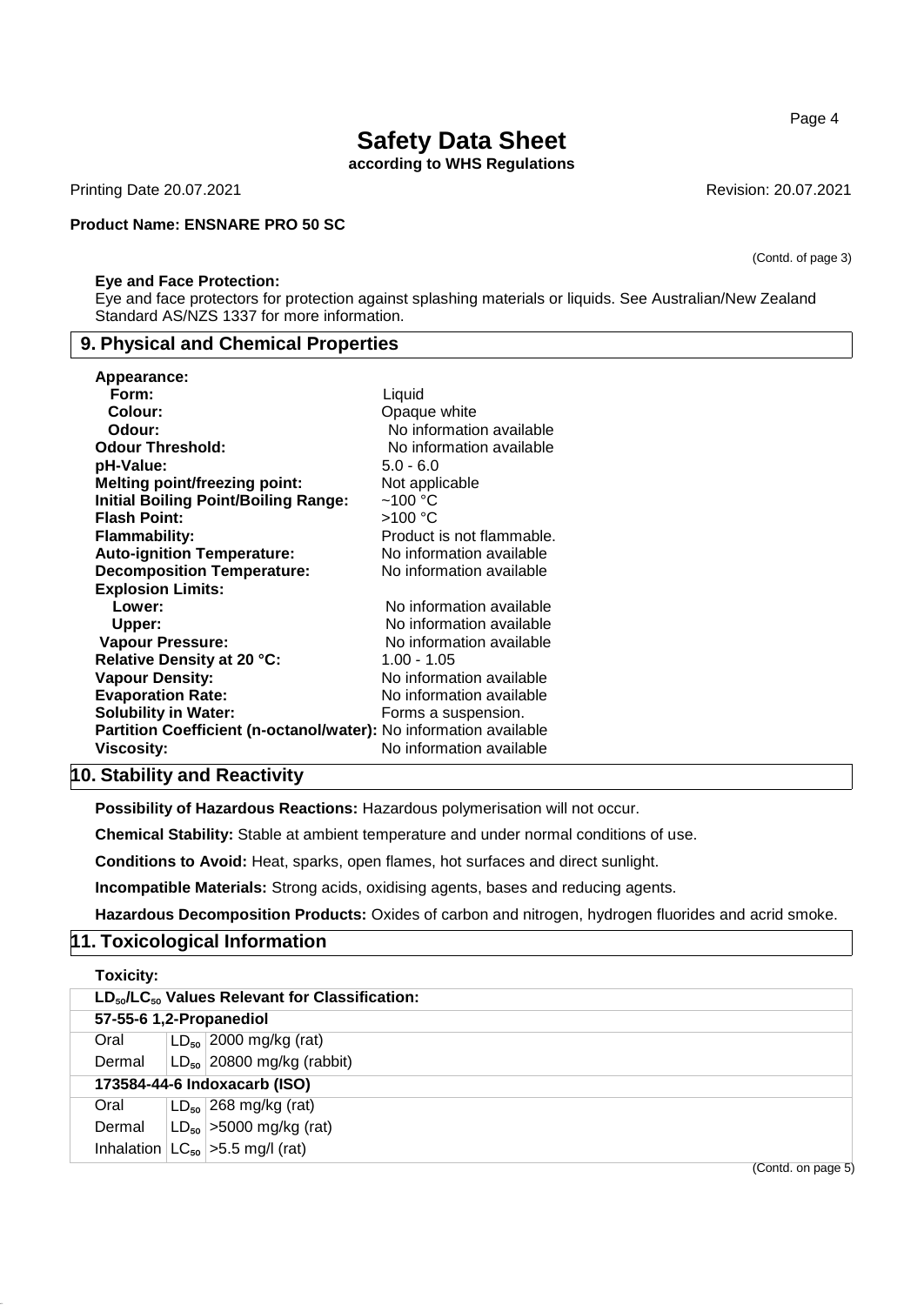**according to WHS Regulations**

Printing Date 20.07.2021 2008 20:07 20:07 20:07 20:07 20:07 20:07 20:07 20:07 20:07

(Contd. of page 4)

#### **Product Name: ENSNARE PRO 50 SC**

#### **ENSNARE PRO 50 SC**

Oral LD<sub>50</sub> 3537 mg/kg (Estimated)

#### **Acute Health Effects**

#### **Inhalation:**

May cause respiratory discomfort. Inhalation of high concentrations may cause effects similar to ingestion. **Skin:** May cause mechanical skin irritation. May cause an allergic skin reaction.

**Eye:** May cause transient eye irritation.

**Ingestion:** Harmful if swallowed. May cause headache, dizziness, weakness and nausea.

**Skin Corrosion / Irritation:** Based on classification principles, the classification criteria are not met.

**Serious Eye Damage / Irritation:** Based on classification principles, the classification criteria are not met.

**Respiratory or Skin Sensitisation:** May cause an allergic skin reaction.

**Germ Cell Mutagenicity:** Based on classification principles, the classification criteria are not met.

**Carcinogenicity:** This product does NOT contain any IARC listed chemicals.

**Reproductive Toxicity:** Based on classification principles, the classification criteria are not met.

#### **Specific Target Organ Toxicity (STOT) - Single Exposure:**

Based on classification principles, the classification criteria are not met.

#### **Specific Target Organ Toxicity (STOT) - Repeated Exposure:**

May cause damage to organs through prolonged or repeated exposure.

**Aspiration Hazard:** Based on classification principles, the classification criteria are not met.

#### **Chronic Health Effects:**

Prolonged or repeated exposure may cause Central Nervous System (CNS) effects such as tremors, incoordination and disorientation. Repeated inhalation or skin contact may cause sensitisation.

#### **Existing Conditions Aggravated by Exposure:**

Persons with pre-existing skin or respiratory conditions are advised to limit or avoid contact.

#### **Additional toxicological information:**

Tremors and impaired mobility have been observed in clinical studies.

The Australian Acceptable Daily Intake (ADI) for indoxacarb for a human is 0.01 mg/kg/day, set for the public for daily, lifetime exposure. This is based on the NOAEL of 1 mg/kg/day, the level determined to show no effects during long term exposure for the most sensitive indicators and the most sensitive species. (Ref: Australian Pesticides and Veterinary Medicines Authority, 'Acceptable Daily Intakes for Agricultural and Veterinary Chemicals', 2017).

#### **12. Ecological Information**

#### **Ecotoxicity:**

Indoxacarb is harmful to terrestrial vertebrates and invertebrates. Honey bee toxicity: 0.094 μg/bee.

| <b>Aquatic toxicity:</b>     |  |  |  |  |
|------------------------------|--|--|--|--|
| 173584-44-6 Indoxacarb (ISO) |  |  |  |  |
| $EC_{50}$ 0.11 mg/l (algae)  |  |  |  |  |
| 0.60 mg/l (daphnia)          |  |  |  |  |
| $LC_{50}$ 0.65 mg/l (fish)   |  |  |  |  |
| Toxic to aquatic life.       |  |  |  |  |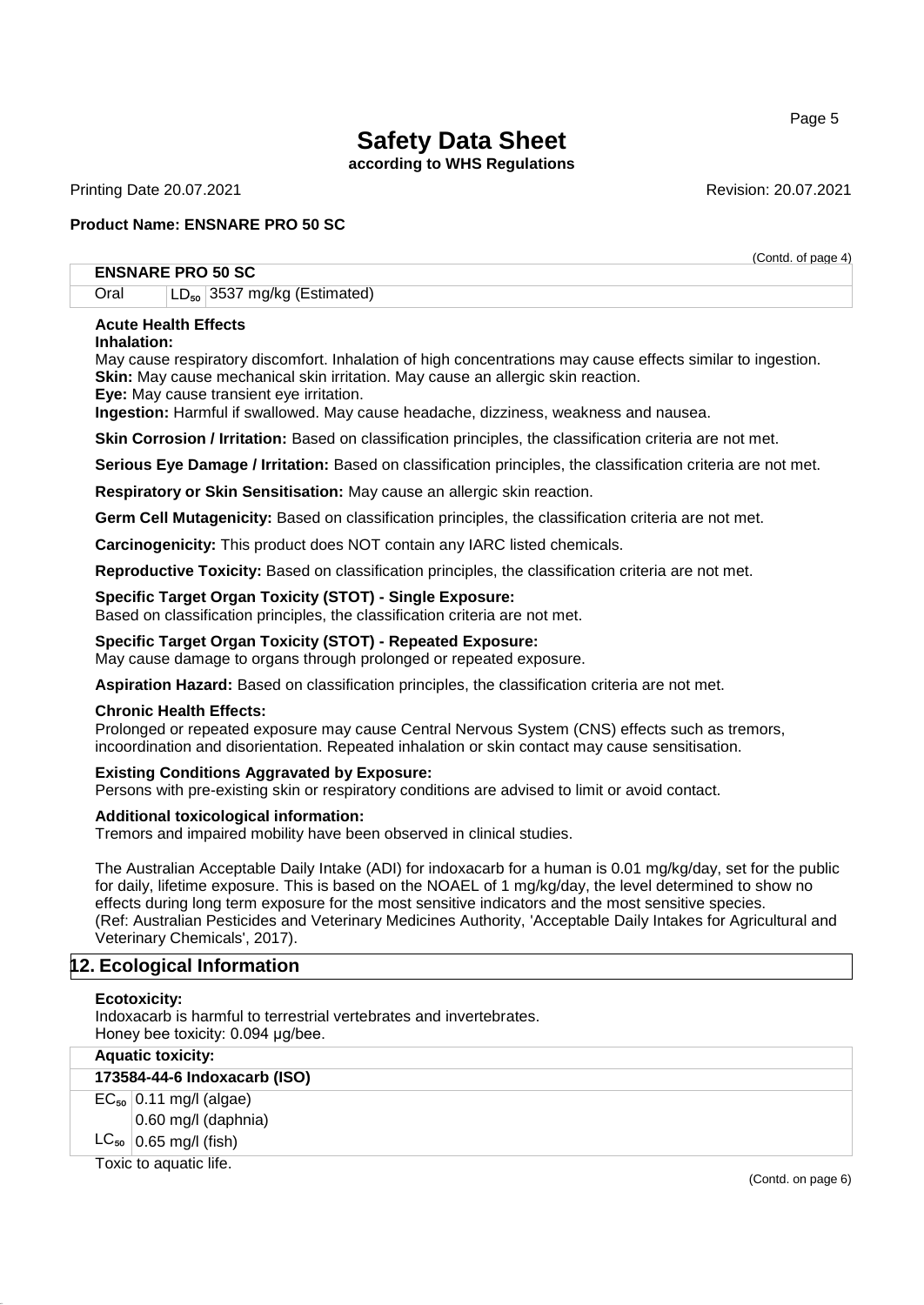**according to WHS Regulations**

Printing Date 20.07.2021 **Revision: 20.07.2021** Revision: 20.07.2021

#### **Product Name: ENSNARE PRO 50 SC**

(Contd. of page 5)

#### **Persistence and Degradability:**

This product is not considered to be persistent and undergoes moderately fast hydrolysis.

#### **Bioaccumulative Potential:**

Indoxacarb is considered to be moderately bioaccumulative. Indoxacarb has a Bioconcentration Factor (BCF) of 520.

#### **Mobility in Soil:**

This product is not readily soluble in water and so is likely to have low mobility in the environment. **Other adverse effects:** No further relevant information available.

#### **13. Disposal Considerations**

**Disposal Methods and Containers:** Dispose according to applicable local and state government regulations.

#### **Special Precautions for Landfill or Incineration:**

Please consult your state Land Waste Management Authority for more information.

#### **14. Transport Information**

**UN Number** Not regulated **Proper Shipping Name** Not regulated **Dangerous Goods Class** Not regulated **Packing Group:** Not regulated

#### **15. Regulatory Information**

#### **Australian Inventory of Chemical Substances:**

57-55-6 1,2-Propanediol

2634-33-5 1,2-benzisothiazol-3(2H)-one

**Standard for the Uniform Scheduling of Drugs and Poisons (SUSMP) - Poison Schedule:** Poisons Schedule: 6

#### **16. Other Information**

#### **Date of Preparation or Last Revision:** 20.07.2021

#### **Prepared by:**

#### **Abbreviations and acronyms:**

GHS: Globally Harmonised System of Classification and Labelling of Chemicals CAS: Chemical Abstracts Service (division of the American Chemical Society)<br>LC<sub>so</sub>: Lethal concentration, 50 percent LD<sub>50</sub>: Lethal dose, 50 percent IARC: International Agency for Research on Cancer STEL: Short Term Exposure Limit TWA: Time Weighted Average NES: National Exposure Standard (Safe Work Australia - Workplace Exposure Standards For Airborne Contaminants) Acute Toxicity (Oral) 3: Acute toxicity – Category 3 Acute Toxicity (Inhalation) 4: Acute toxicity – Category 4 Skin Corrosion/Irritation 2: Skin corrosion/irritation – Category 2 Serious Eye Damage/Irritation 1: Serious eye damage/eye irritation – Category 1 Skin Sensitisation 1: Skin sensitisation, Hazard Category 1 Skin Sensitisation 1B: Skin sensitisation, Hazard Category 1B STOT RE 1: Specific target organ toxicity (repeated exposure) – Category 1 STOT RE 2: Specific target organ toxicity (repeated exposure) – Category 2 Aquatic Acute 1: Hazardous to the aquatic environment, short-term (Acute). Category 1

Aquatic Acute 2: Hazardous to the aquatic environment, short-term (Acute). Category 2

#### Page 6